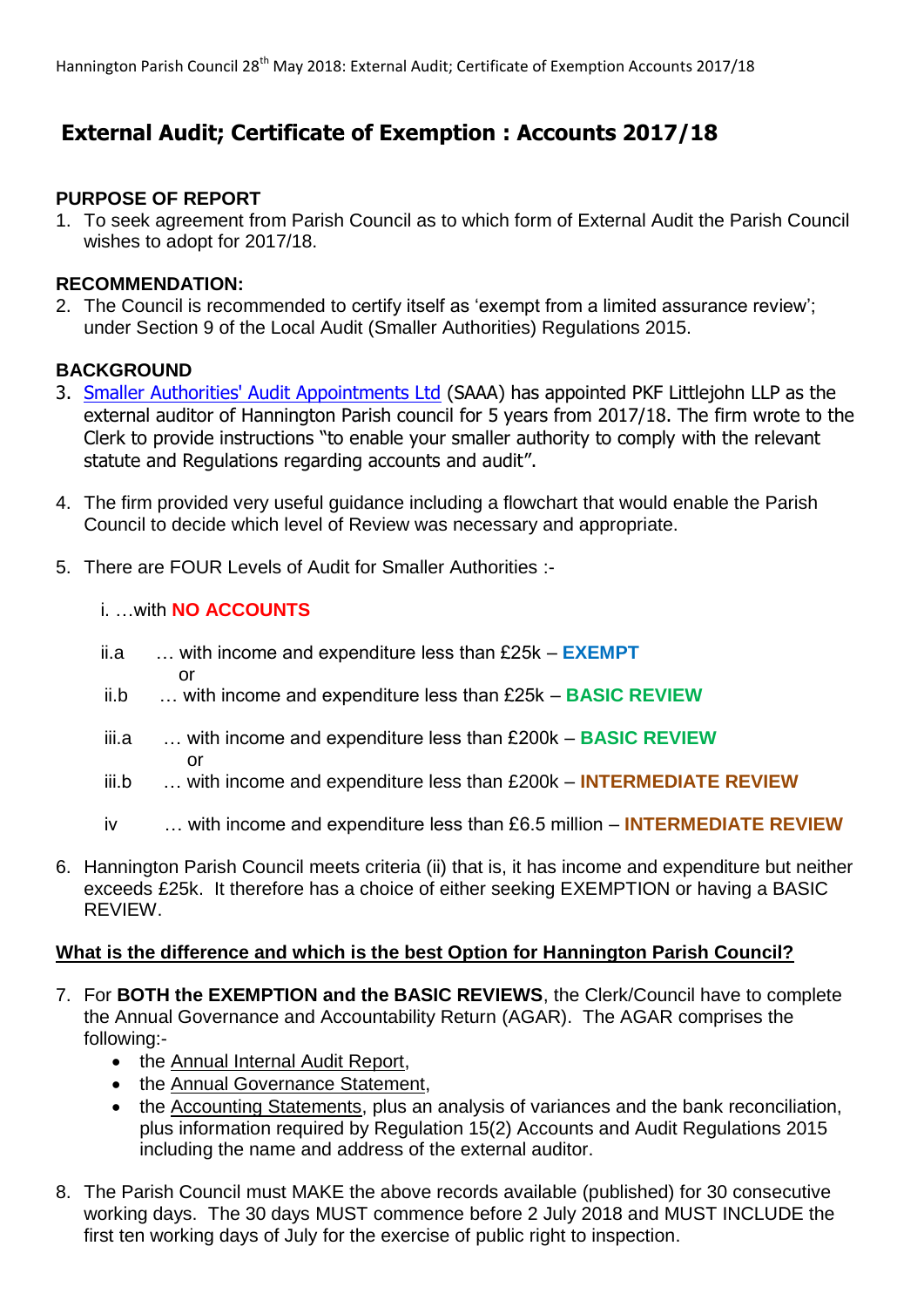- 9. If the Council is subject to/opts for the BASIC REVIEW, the documents MUST be sent to the External Auditor and **there will be a standard charge of £200 plus VAT**. The Council has NOT made provision for this charge in the Budget 2018/19, but has the financial resources to meet the cost should the Council decide to take that route.
- 10.If the Council is not required to/or opts for EXEMPTION, these documents do NOT have to be sent to the External Auditor, **but they must still be 'published' on a public website (as detailed above)**.

#### **Can the Parish Council opt for Exemption?**

- 11.There are certain circumstances in which an authority will be **unable to certify itself as exempt**, so that a limited assurance review (Basic Review) will still be required. If the Parish Council is **unable to confirm the statements below then it cannot certify itself as exemp**t and it **mus**t submit the completed Annual Governance and Accountability Return (AGAR) Part 3 to the external auditor to undertake a limited assurance review for which a fee of £200 plus VAT will be payable.
- 12.By signing the Certificate of Exemption the Parish Council is confirming that:-
	- the authority has been in existence since before  $1<sup>st</sup>$  April 2014
	- In relation to the preceeding financial year (2016/17), the external auditor has not:
		- o Issued a public interest report in respect of the authority or any entity connected with it
		- o Made a statutory recommendation to the authority, relating to the authority or any entity connected with it
		- o Issued an advisory notice under paragraph 1(1) of Schedule 8 to the Audit and Accountability Act 2014 ("the Act"), and has not withdrawn the notice
		- o Commenced judicial review proceedings under section 31(1) of the Act
		- $\circ$  Made an application under section 28(1) of the Act for the declaration that an item of account is unlawful, and the application has not been withdrawn nor has the court refused to make the declaration
	- The court has not declared an item of account unlawful after a person made an appeal under section 28(3) of the Act.
- 13. "*If the authority is able to confirm that the above statements apply and that the authority neither received gross income, nor incurred gross expenditure, exceeding £25,000, then the Certificate of Exemption can be signed and submitted to the external auditor*."

### **RECOMMENDATION**:

14.**The Clerk** informs the Council that NONE OF THE ABOVE STATEMENTS apply and neither gross income nor gross expenditure exceeded £25,000, and **RECOMMENDS the Council signs and submits the Certificate of Exemption (copy attached).**

Chris Pottinger, Clerk, Hannington Parish Council 9<sup>th</sup> April 2018